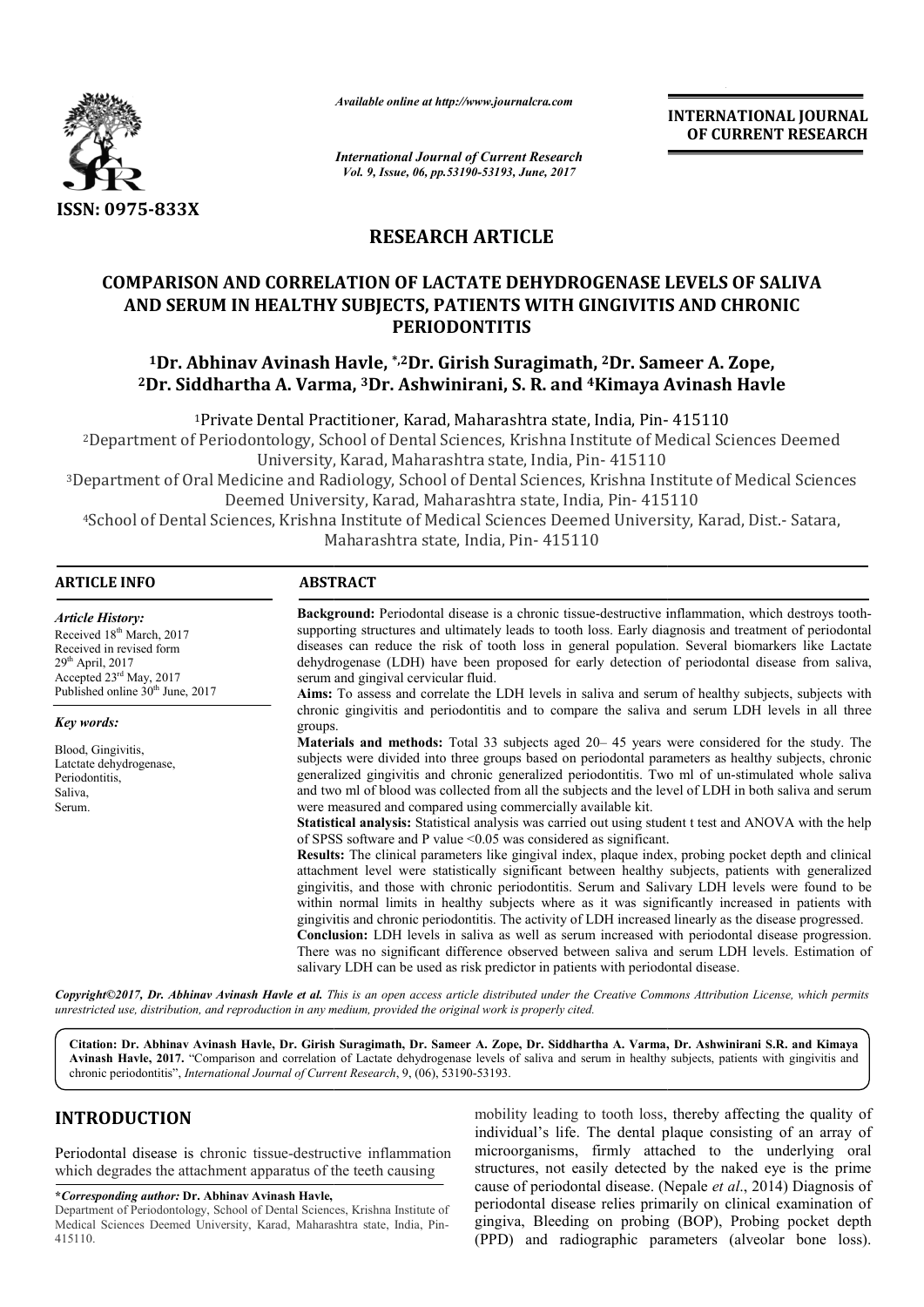(Croxson, 1984) Radiographs like conventional, digital periapical radiographs and panoramic can be used for detection of periodontal diseases. (Ashwinirani *et al*., 2015) Early diagnosis and treatment of periodontal diseases can reduce the risk of tooth loss in general population. Several biomarkers from tissue and fluids are being researched for early detection of periodontal disease. Many biomarkers in saliva, serum and gingival cervicular fluid (GCF) have been proposed as a diagnostic test for periodontal diseases e,g. aspartate and alanine aminotransferase (AST, ALT), lactate dehydrogenase (LDH), creatine kinase (CK), alkaline and acidic phosphatase (ALP, ACP), gamaglutamiltransferase (GGT). (Numabe *et al*., 2004; Kaufman and Lamster, 2000; Ozmeric, 2004) Lactate dehydrogenase (LDH) is a ubiquitous enzyme which plays a significant role in the clinical diagnosis of pathologic processes. The extracellular appearance of LDH is used to detect cell damage; raised level of LDH is an indicator of disease progression and cell death. In this background the present study was conducted to assess and correlate LDH levels in healthy subjects, patients with chronic generalized gingivitis and chronic periodontitis and to compare the LDH levels in saliva and serum in all the three groups.

# **MATERIALS AND METHODS**

The study was conducted in the Department of Periodontology in collaboration with Department of Biochemistry, Krishna Institute of Medical Science, Karad, India. The research protocol was initially submitted to the institutional ethical committee and ethical clearance was obtained before commencing the study. The study was conducted during the period from July 2014 to March 2015. An informed consent was obtained from all patients before enrolling them in the study. Subjects willing to participate in the study with at least 20 or more natural teeth were included in the study. Subjects with any known systemic diseases, subjects who had used antibiotics during the previous six months, Pregnant and lactating women, subjects who use tobacco in smoked or smokeless form were excluded from the study. After purposive sampling technique 33 subjects aged between  $20 - 45$  (Mean age  $31.66 \pm 8.55$  years) were considered for the study.

### **Clinical Examination**

The following clinical periodontal parameters like plaque index (PI), gingival index (GI), clinical attachment loss (CAL) and probing pocket depth (PPD) were recorded in a structured proforma. The GI was used to diagnose patients with gingivitis as per by Loe and Sillness. (Loe, 1967) The UNC-15 periodontal probe (Hu-Friedy, Chicago IL.W) was inserted parallel to the vertical axis of the tooth and walked circumferentially around each surface of the tooth with constant probing force for PPD and CAL measurements. The CAL was measured from cementoenamel junction to the base of gingival sulcus and PPD was measured from gingival margin to the base of gingival sulcus. The participants were classified as having chronic periodontitis based on 1999 consensus classification of periodontal diseases. (Todorovic *et al*., 2006) All the parameters were recorded by a single researcher and the values were validated and confirmed by a senior periodontist to minimize the observer bias. The patients were divided into three groups as per clinical examination using the periodontal parameters.

**Group 1 (n=11):** Healthy subjects with absence of gingival inflammation or bleeding on probing.

**Group 2 (n=11):** Subjects suffering from chronic generalized gingivitis without clinical attachment loss.

**Group 3 (n=11):** Subjects suffering from chronic generalized periodontitis

#### **Saliva and blood sample collection**

Two ml of un-stimulated whole saliva sample was collected in the morning from 10 AM to 11 AM, two hours after the last meal to standardize the collections according to the circadian rhythm. The subjects were requested to rinse their mouth thoroughly with distilled water before the sample collection. Five minutes after the oral rinse, the subjects were requested to swallow any residual saliva in their mouth. They were asked to refrain from talking and asked not to cough up mucus as saliva is collected in their oral cavity. The saliva collection was done using spitting method, where patient is allowed to accumulate saliva for 60 seconds in mouth and then spit in collection vessel until the required quantity was collected. Two ml of blood sample was collected from cubital fossa in a vacutainer by routine method. The saliva and blood samples were transported to the laboratory in a standard gel coolant pack to maintain the temperature between  $2^0C - 4^0C$ .

#### **Biochemical Analysis**

LDH levels in saliva and serum were determined using commercially available kits (Infinite Lactate Dehydrogenase; Accurex Biomedical Pvt. Ltd., Thane, India) with the Clinical Chemistry Analyzer (EM 360, ERBA Diagnostics, Mannheim, Germany).

#### **Statistical Analysis**

Statistical analysis was carried out using Student *t* test for the comparison of the salivary and serum LDH levels in the same group. One-Way ANOVA test was used to compare the salivary and serum LDH levels between the three groups. The tests were carried out using the SPSS software version 22 (SPSS Inc., Chicago, Illinois) and P value  $\leq 0.05$  was considered significant.

# **RESULTS**

The 33 subjects enrolled in the study were categorized in to different groups comprising of 11 in each group. The socio demographic variations are explained in (Table 1). On intergroup comparison, the differences in clinical parameters like GI, PI, PPD and CAL were statistically significant between healthy subjects, patients with generalized gingivitis, and those with chronic periodontitis (p<0.0001) (Table 2). LDH levels in Serum and Saliva were found to be within normal limits in healthy subjects (Serum LDH level: 291.90±209.87; Salivary LDH level: 289.08±338.69)) where as it was increased in patients with gingivitis (Serum LDH level: 358.09±119.97; Salivary LDH level: 370.20±141.50), the difference was not statistically significant for both serum and saliva (p value  $=$  >0.05)). Serum and salivary LDH levels were found to be significantly increased in patients with chronic periodontitis (Serum LDH level: 592.36±328.50; Salivary LDH level: 869.49±597.05). Difference between gingivitis group and periodontitis group was statistically significant (Serum 'p' value =0.0139; Saliva 'p' value*= 0.0041*).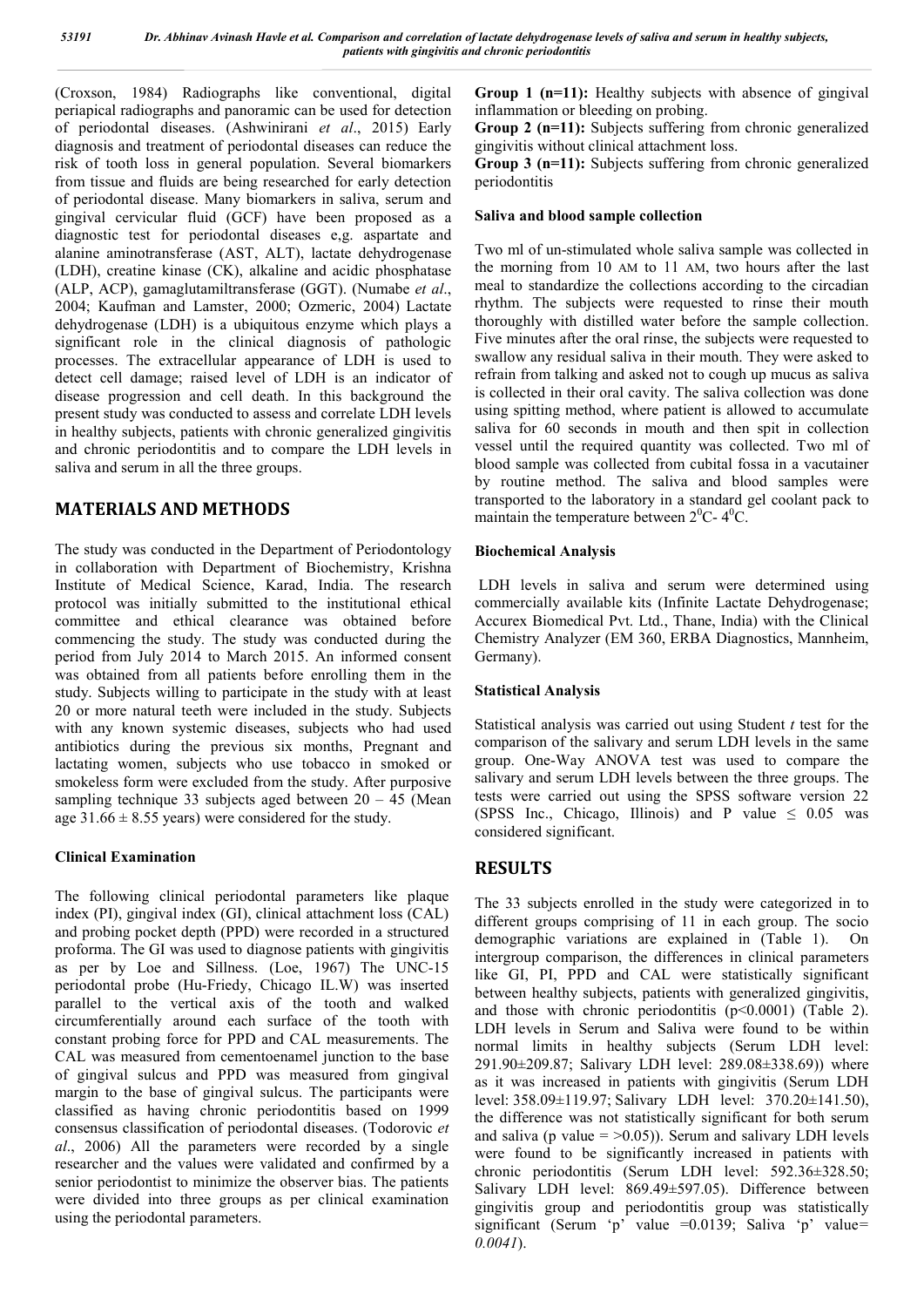**Table 1. Socio demographic data**

|                  | Group 1          | Group 2           | Group 3        |
|------------------|------------------|-------------------|----------------|
| Study Sample (N) |                  |                   |                |
| Age (mean)       | $22.09 \pm 1.37$ | $34.45 \pm 7.313$ | $38.45\pm4.29$ |
| Gender           |                  |                   |                |
| Males            | $4(36.36\%)$     | $7(63.63\%)$      | 3(27.27%)      |
| Females          | $7(63.63\%)$     | $4(36.36\%)$      | 8(72.72%)      |

**Table 2. Clinical periodontal parameter**

|           | Probing Pocket Depth<br>Clinical Attachment Loss |                 | Plaque Index    | Gingival Index  |  |
|-----------|--------------------------------------------------|-----------------|-----------------|-----------------|--|
|           | $Mean \pm SD$                                    | $Mean \pm SD$   | $Mean \pm SD$   | $Mean \pm SD$   |  |
| Group 1   | $0.14 \pm 0.18$                                  | $0.06 \pm 0.08$ | $0.80 \pm 0.11$ | $0 \pm 0.00$    |  |
| Group 2   | $0.67 \pm 0.37$                                  | $0.12 \pm 0.08$ | $2.28 \pm 0.15$ | $2.51 \pm 0.25$ |  |
| Group 3   | $2.60 \pm 0.29$                                  | $3.31 \pm 0.19$ | $2.48 \pm 0.21$ | $3.18 \pm 0.25$ |  |
| $P$ value | < 0.0001                                         | < 0.0001        | < 0.0001        | 0.0001          |  |
| F Value   | 214.33                                           | 2223.0          | 332.94          | 732.26          |  |

**Table 3. Comparisons of serum and salivary ldh levels**

| Groups  | Saliva LDH level |        |        | Serum LDH Level |      | $t$ Value |
|---------|------------------|--------|--------|-----------------|------|-----------|
|         | Mean             | SD     | Mean   | SD              |      |           |
| Group 1 | 289.08           | 338.69 | 291.90 | 209.87          | 0.98 | 0.02      |
| Group 2 | 370.20           | 141.50 | 358.09 | 119 97          | 0.83 | 0.21      |
| Group 3 | 869.49           | 597.05 | 592.36 | 328.50          | 0.19 | 1.35      |

The activity of LDH increased linearly as the disease progressed. (Table 3) Comparison of LDH levels between serum and saliva in all three groups showed no statistically significant differences. (Table 3)

#### **DISCUSSION**

The LDH in the whole saliva within the oral cavity may originate from various sources, because whole saliva is a combination of secretions from both major and minor salivary glands, fluids diffused through the oral epithelium, gingiva, cellular and other debris. It is logical to assume that pathological alternations of oral epithelium like dysplasia or cancer may result in alternation of LDH levels in saliva. Therefore, salivary LDH may be evaluated for possible oral mucosal pathologies in a manner similar to that used for evaluating tissue pathologies in heart, muscle, or liver by LDH detection in plasma. Serum LDH has a widespread distribution in the body.

It is released into the peripheral blood after cell death caused by ischemia, excess heat or cold, starvation, dehydration, injury, exposure to bacterial toxins, after ingestion of certain drugs, and from chemical poisonings. However, collection of GCF in a routine clinical setting has inherent problems. The use of saliva as a source to measure these enzyme biomarkers offers several advantages over GCF as it is faster and more convenient for both the patient and the practitioner. Periodontal diseases are treated using nonsurgical treatment methods and surgical treatment methods. The surgical periodontal treatment is usually rendered as a definitive treatment to patients after the preliminary nonsurgical periodontal treatment. The American Academy of Periodontology treatment guidelines considers the nonsurgical periodontal treatment as the least invasive and most cost‑effective approach to periodontal health. (Azodo and Ojehanon, 2016) Salivary LDH is most useful enzyme for the screening of periodontitis. Studies showed increased LDH activity in the saliva of subjects with increased probing depth than in individuals with healthy periodontium.

(Nagler *et al*., 2001) Previous studies showed salivary LDH has also been used as a screening test to detect the presence of periodontitis in pregnant women. (Kugahara *et al*., 2008) Study done by Todorovic *et al* shows that the activity of CK, LDH, AST, ALT, GGT, ALP and ACP in saliva from patients with periodontal disease before and after periodontal therapy showed significantly decreased salivary enzymes after periodontal therapy. (Loe, 1967) In our study level of LDH was less in healthy subjects when compared with subjects with gingivitis and periodontitis, this shows direct relation between LDH and periodontitis. The results of our study were consistent with previous study, where they found significant positive correlation between CAL and LDH levels among smokers. (Kugahara *et al*., 2008) In the present study, the salivary LDH levels were higher in patients with periodontitis than in healthy subjects or in patients with gingivitis, which is in consistent with the results of previous study. (Nomura *et al*., 2006) Increased serum and salivary LDH activities may be due to cellular necrosis seen in periodontal diseases. The serum LDH levels were also higher in patients with chronic periodontitis than in patients with chronic generalized gingivitis and healthy subjects. There were no significant intragroup differences in salivary and serum LDH levels, which suggests that salivary LDH level, can be used as a substitute for serum LDH level as a biomarker for periodontal diseases since collection of saliva is easier and non invasive.

#### **Conclusion**

Based on the results of this study it was concluded that LDH levels in saliva as well as serum increased with disease progression (healthy subjects < patients with gingivitis < patients with chronic periodontitis). Correlating the saliva and serum LDH levels there was no significant differences. Therefore, salivary LDH levels can be considered as feasible and useful biochemical marker of the functional condition of periodontal tissues. It can offer new possibilities for accurate and efficient diagnosis and disease treatment. Future studies with larger sample size should be carried out to validate these findings.